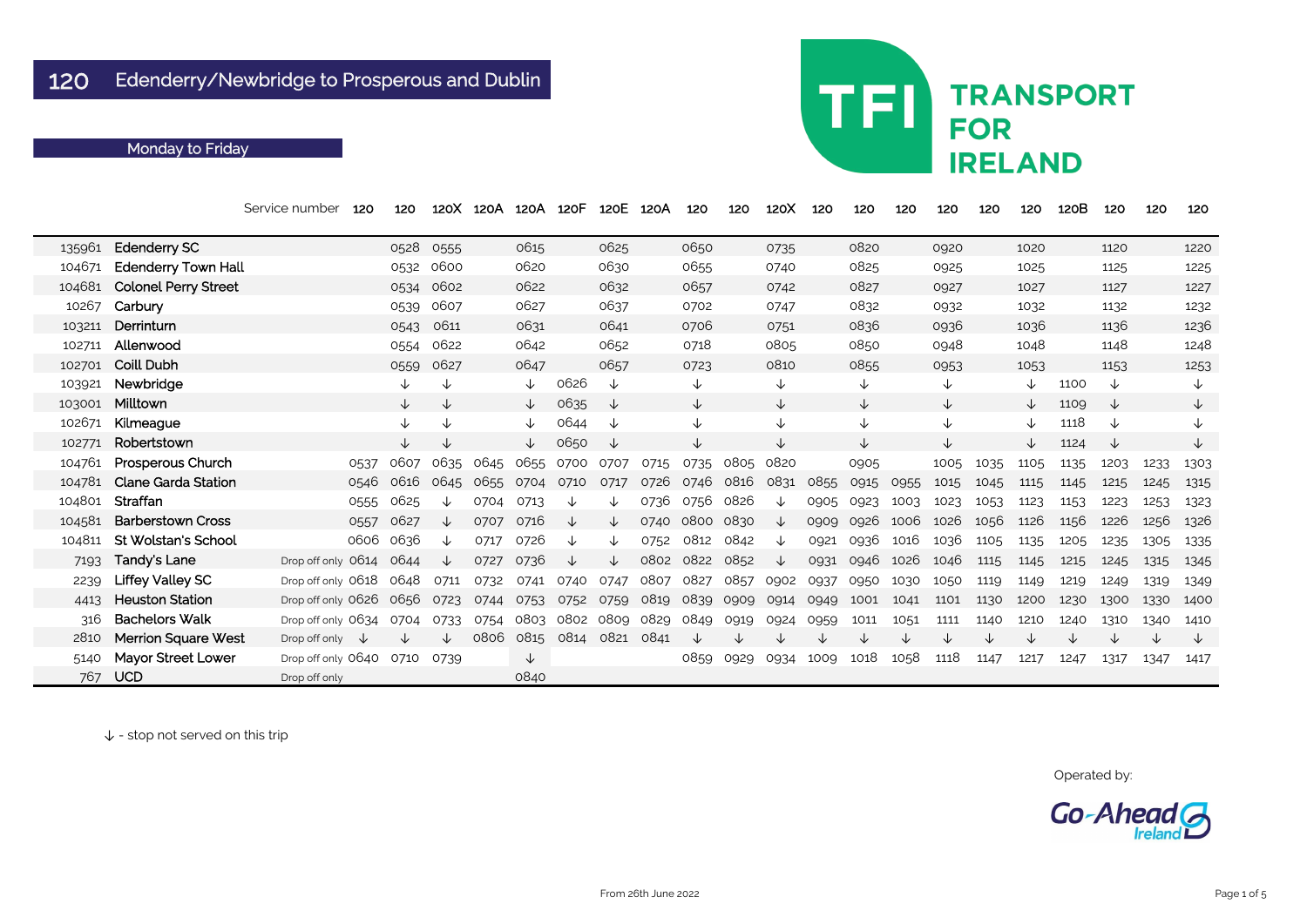|        |                             | Service number             | 120  | 120          | 120B | 120          | 120       | 120          | 120B | 120          | 120  | 120          | 120  | 120          | 120          | 120          |  |
|--------|-----------------------------|----------------------------|------|--------------|------|--------------|-----------|--------------|------|--------------|------|--------------|------|--------------|--------------|--------------|--|
| 135961 | Edenderry SC                |                            |      | 1320         |      | 1420         |           | 1520         |      | 1620         |      | 1720         | 1838 | 1938         | 2038         | 2138         |  |
| 104671 | <b>Edenderry Town Hall</b>  |                            |      | 1325         |      | 1425         |           | 1525         |      | 1625         |      | 1725         | 1842 | 1942         | 2042         | 2141         |  |
| 104681 | <b>Colonel Perry Street</b> |                            |      | 1327         |      | 1427         |           | 1527         |      | 1627         |      | 1727         | 1844 | 1944         | 2044         | 2143         |  |
| 10267  | Carbury                     |                            |      | 1332         |      | 1432         |           | 1532         |      | 1632         |      | 1732         | 1848 | 1948         | 2048         | 2147         |  |
| 103211 | Derrinturn                  |                            |      | 1336         |      | 1436         |           | 1536         |      | 1636         |      | 1736         | 1852 | 1952         | 2052         | 2151         |  |
| 102711 | Allenwood                   |                            |      | 1348         |      | 1448         |           | 1548         |      | 1648         |      | 1746         | 1902 | 2002         | 2102         | 2201         |  |
| 102701 | <b>Coill Dubh</b>           |                            |      | 1353         |      | 1453         |           | 1553         |      | 1653         |      | 1751         | 1907 | 2007         | 2107         | 2206         |  |
| 103921 | Newbridge                   |                            |      | $\downarrow$ | 1359 | ↓            |           | ↓            | 1559 | $\downarrow$ |      | ↓            |      |              | ↓            | ↓            |  |
| 103001 | Milltown                    |                            |      | $\downarrow$ | 1408 | ↓            |           | $\downarrow$ | 1608 | $\downarrow$ |      | $\downarrow$ | ↓    | $\downarrow$ | $\downarrow$ | $\downarrow$ |  |
| 102671 | Kilmeague                   |                            |      | ↓            | 1417 | $\downarrow$ |           | $\downarrow$ | 1617 | $\downarrow$ |      | $\downarrow$ | ↓    | ↓            | $\downarrow$ | $\downarrow$ |  |
| 102771 | Robertstown                 |                            |      | $\downarrow$ | 1423 | ↓            |           | $\downarrow$ | 1623 | ↓            |      | $\downarrow$ | ↓    | ↓            | $\downarrow$ | $\downarrow$ |  |
| 104761 | <b>Prosperous Church</b>    |                            | 1333 | 1403         | 1433 | 1503         | 1533      | 1603         | 1633 | 1703         |      | 1803         | 1914 | 2014         | 2114         | 2213         |  |
| 104781 | <b>Clane Garda Station</b>  |                            | 1345 | 1415         | 1445 | 1515         | 1545      | 1615         | 1645 | 1715         | 1743 | 1813         | 1923 | 2023         | 2123         | 2222         |  |
| 104801 | Straffan                    |                            | 1353 | 1423         | 1453 | 1523         | 1553      | 1623         | 1653 | 1723         | 1751 | 1821         | 1932 | 2032         | 2132         | 2231         |  |
| 104581 | <b>Barberstown Cross</b>    |                            | 1356 | 1426         | 1456 | 1526         | 1556      | 1626         | 1656 | 1726         | 1754 | 1824         | 1934 | 2034         | 2134         | 2233         |  |
| 104811 | <b>St Wolstan's School</b>  |                            | 1405 | 1435         | 1505 | 1535         | 1605      | 1635         | 1705 | 1735         | 1803 | 1833         | 1943 | 2043         | 2143         | 2242         |  |
| 7193   | Tandy's Lane                | Drop off only 1415         |      | 1445         | 1515 | 1545         | 1615      | 1645         | 1715 | 1745         | 1813 | 1843         | 1952 | 2051         | 2151         | 2250         |  |
| 2239   | <b>Liffey Valley SC</b>     | Drop off only 1419         |      | 1449         | 1519 | 1549         | 1619      | 1649         | 1719 | 1749         | 1817 | 1847         | 1956 | 2055         | 2155         | 2254         |  |
| 4413   | <b>Heuston Station</b>      | Drop off only 1430         |      | 1500         | 1530 | 1600         | 1630 1700 |              | 1730 | 1800         | 1828 | 1858         | 2005 | 2103         | 2203         | 2302         |  |
| 316    | <b>Bachelors Walk</b>       | Drop off only 1440         |      | 1510         | 1540 | 1610         | 1640      | 1710         | 1740 | 1810         | 1838 | 1908         | 2014 | 2109         | 2209         | 2308         |  |
| 2810   | <b>Merrion Square West</b>  | Drop off only $\downarrow$ |      | $\downarrow$ | ↓    |              |           |              |      |              |      |              |      |              |              | ↓            |  |
| 5140   | <b>Mayor Street Lower</b>   | Drop off only 1447         |      | 1517         | 1547 | 1617         | 1647      | 1717         | 1747 | 1817         | 1846 | 1916         | 2020 | 2115         | 2215         | 2314         |  |
| 767    | <b>UCD</b>                  | Drop off only              |      |              |      |              |           |              |      |              |      |              |      |              |              |              |  |



Operated by:

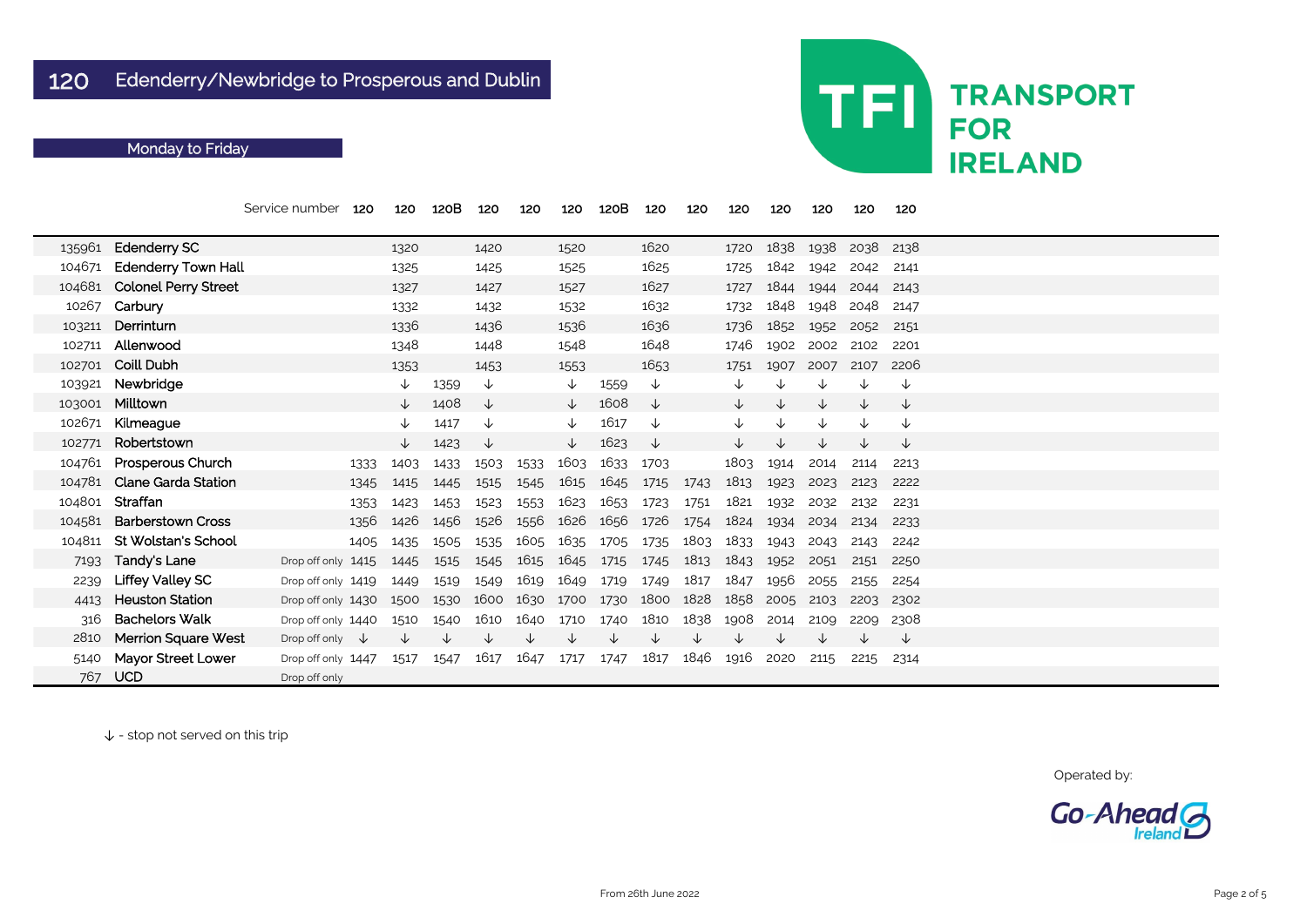### 120 Edenderry/Newbridge to Prosperous and Dublin

#### **Saturday**

|        |                             | Service number          | 120          | 120B | 120          | 120  | 120          | 120  | 120          | 120          | 120  | 120B | 120          | 120  | 120          | 120  | 120          | 120  | 120          | 120  | 120          | 120          | 120  |
|--------|-----------------------------|-------------------------|--------------|------|--------------|------|--------------|------|--------------|--------------|------|------|--------------|------|--------------|------|--------------|------|--------------|------|--------------|--------------|------|
| 135961 | <b>Edenderry SC</b>         |                         | 0638         |      | 0738         |      | 0825         |      | 0925         | 0955         | 1025 |      | 1125         |      | 1225         |      | 1325         |      | 1425         |      | 1525         | 1625         | 1725 |
| 104671 | <b>Edenderry Town Hall</b>  |                         | 0642         |      | 0742         |      | 0830         |      | 0930         | 1000         | 1030 |      | 1130         |      | 1230         |      | 1330         |      | 1430         |      | 1530         | 1630         | 1730 |
| 104681 | <b>Colonel Perry Street</b> |                         | 0644         |      | 0744         |      | 0832         |      | 0932         | 1002         | 1032 |      | 1132         |      | 1232         |      | 1332         |      | 1432         |      | 1532         | 1632         | 1732 |
| 10267  | Carbury                     |                         | 0648         |      | 0748         |      | 0837         |      | 0937         | 1007         | 1037 |      | 1137         |      | 1237         |      | 1337         |      | 1437         |      | 1537         | 1637         | 1737 |
| 103211 | Derrinturn                  |                         | 0652         |      | 0752         |      | 0841         |      | 0941         | 1011         | 1041 |      | 1141         |      | 1241         |      | 1341         |      | 1441         |      | 1541         | 1641         | 1741 |
| 102711 | Allenwood                   |                         | 0702         |      | 0802         |      | 0851         |      | 0951         | 1021         | 1051 |      | 1153         |      | 1253         |      | 1353         |      | 1453         |      | 1553         | 1651         | 1751 |
| 102701 | <b>Coill Dubh</b>           |                         | 0707         |      | 0807         |      | 0856         |      | 0956         | 1026         | 1056 |      | 1158         |      | 1258         |      | 1358         |      | 1458         |      | 1558         | 1656         | 1756 |
| 103921 | Newbridge                   |                         | ↓            | 0711 | $\downarrow$ |      | $\downarrow$ |      | $\downarrow$ | ↓            | ↓    | 1103 | $\downarrow$ |      | $\downarrow$ |      | $\downarrow$ |      | ↓            |      | $\downarrow$ | ↓            | ↓    |
| 103001 | Milltown                    |                         | $\downarrow$ | 0720 | $\downarrow$ |      | ↓            |      | $\downarrow$ | ↓            | ↓    | 1112 | ↓            |      | $\downarrow$ |      | $\downarrow$ |      | ↓            |      | $\downarrow$ | $\downarrow$ | ↓    |
| 102671 | Kilmeague                   |                         | ↓            | 0729 | $\downarrow$ |      | $\downarrow$ |      | $\downarrow$ | $\downarrow$ | ↓    | 1121 | ↓            |      | $\downarrow$ |      | ↓            |      | $\downarrow$ |      | ↓            | ↓            |      |
| 102771 | Robertstown                 |                         | $\downarrow$ | 0735 | $\downarrow$ |      | $\downarrow$ |      | $\downarrow$ | ↓            | ↓    | 1127 | $\downarrow$ |      | $\downarrow$ |      | $\downarrow$ |      | ↓            |      | $\downarrow$ | ↓            |      |
| 104761 | <b>Prosperous Church</b>    |                         | 0714         | 0744 | 0814         | 0844 | 0903         | 0933 | 1003         | 1033         | 1106 | 1138 | 1208         | 1238 | 1308         | 1338 | 1408         | 1438 | 1508         | 1538 | 1608         | 1703         | 1803 |
| 104781 | <b>Clane Garda Station</b>  |                         | 0723         | 0753 | 0823         | 0853 | 0913         | 0943 | 1013         | 1043         | 1118 | 1149 | 1219         | 1249 | 1319         | 1349 | 1419         | 1449 | 1520         | 1549 | 1619         | 1714         | 1814 |
| 104801 | Straffan                    |                         | 0732         | 0802 | 0832         | 0902 | 0922         | 0952 | 1022         | 1052         | 1127 | 1158 | 1228         | 1258 | 1328         | 1358 | 1428         | 1458 | 1529         | 1558 | 1628         | 1723         | 1823 |
| 104581 | <b>Barberstown Cross</b>    |                         | 0734         | 0804 | 0834         | 0904 | 0925         | 0955 | 1025         | 1055         | 1130 | 1201 | 1231         | 1301 | 1331         | 1401 | 1431         | 1501 | 1532         | 1601 | 1631         | 1726         | 1826 |
| 104811 | <b>St Wolstan's School</b>  |                         | 0743         | 0813 | 0843         | 0913 | 0934         | 1004 | 1034         | 1104         | 1139 | 1210 | 1240         | 1310 | 1340         | 1410 | 1440         | 1510 | 1541         | 1610 | 1640         | 1735         | 1835 |
| 7193   | Tandy's Lane                | Drop off only 0751      |              | 0821 | 0851         | 0921 | 0944         | 1014 | 1044         | 1114         | 1149 | 1219 | 1249         | 1319 | 1349         | 1419 | 1449         | 1519 | 1550         | 1619 | 1649         | 1745         | 1845 |
| 2239   | <b>Liffey Valley SC</b>     | Drop off only 0755      |              | 0825 | 0855         | 0925 | 0949         | 1019 | 1049         | 1119         | 1154 | 1224 | 1254         | 1324 | 1354         | 1424 | 1454         | 1524 | 1555         | 1624 | 1654         | 1750         | 1850 |
| 4413   | <b>Heuston Station</b>      | Drop off only 0803      |              | 0833 | 0903         | 0933 | 0959         | 1029 | 1059         | 1129         | 1204 | 1234 | 1304         | 1334 | 1404         | 1434 | 1504         | 1534 | 1605         | 1634 | 1704         | 1800         | 1900 |
| 316    | <b>Bachelors Walk</b>       | Drop off only 0809      |              | 0839 | 0909         | 0939 | 1007         | 1037 | 1107         | 1137         | 1216 | 1246 | 1316         | 1346 | 1416         | 1446 | 1516         | 1546 | 1617         | 1646 | 1716         | 1808         | 1908 |
| 5140   | <b>Mayor Street Lower</b>   | Drop off only 0815 0845 |              |      | 0915         | 0945 | 1014         | 1044 | 1114         | 1144         | 1223 | 1253 | 1323         | 1353 | 1423         | 1453 | 1523         | 1553 | 1624         | 1653 | 1723         | 1816         | 1916 |

↓ - stop not served on this trip

# **TRANSPORT FOR IRELAND**

**TFI** 

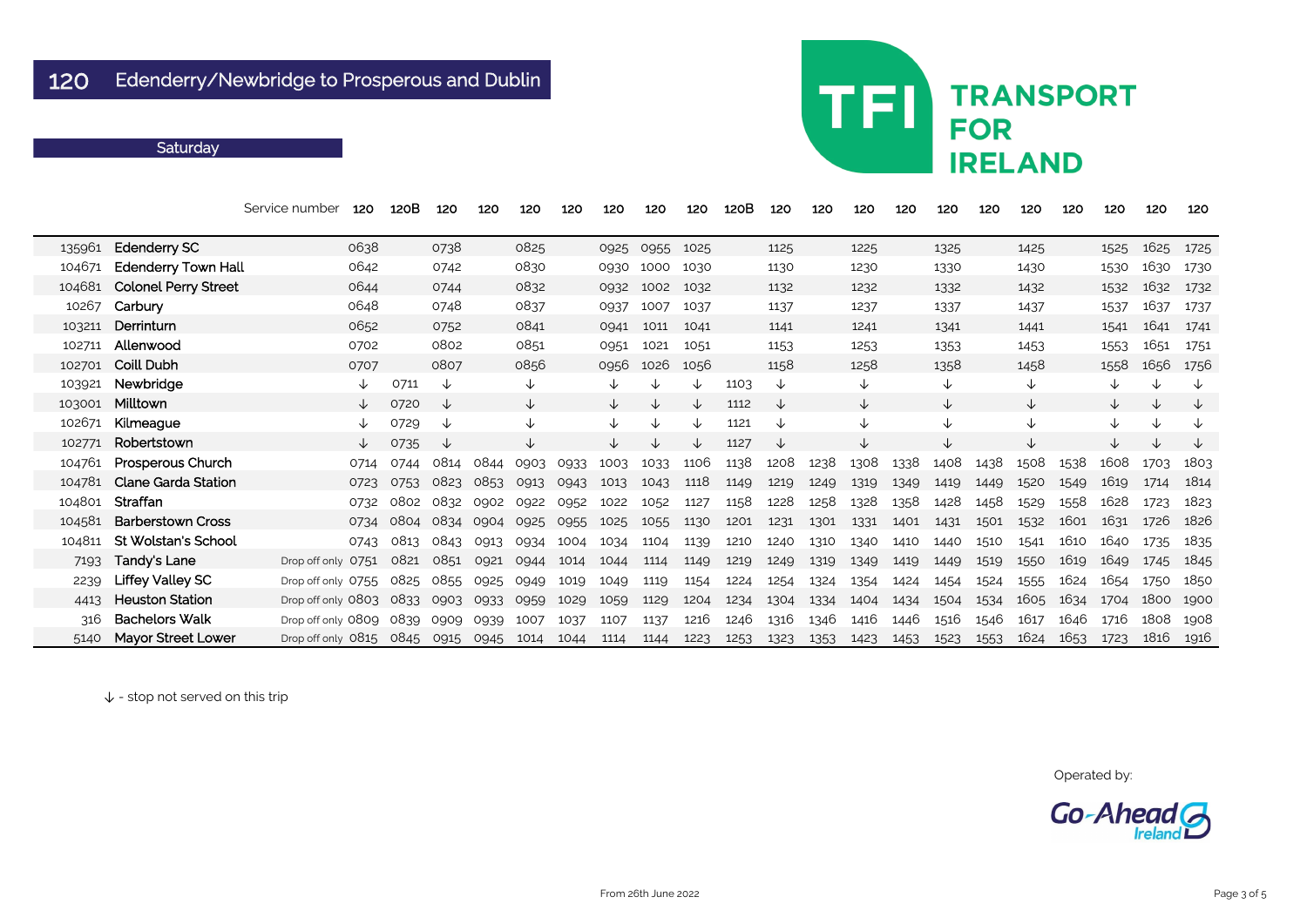#### **Saturday**

|        |                             | Service number     | 120          | 120          | 120          | 120          |  |
|--------|-----------------------------|--------------------|--------------|--------------|--------------|--------------|--|
| 135961 | <b>Edenderry SC</b>         |                    | 1838         | 1938         | 2038         | 2138         |  |
| 104671 | <b>Edenderry Town Hall</b>  |                    | 1842         | 1942         | 2042         | 2142         |  |
| 104681 | <b>Colonel Perry Street</b> |                    | 1844         | 1944         | 2044         | 2144         |  |
| 10267  | Carbury                     |                    | 1848         | 1948         | 2047         | 2147         |  |
| 103211 | Derrinturn                  |                    | 1852         | 1952         | 2051         | 2151         |  |
| 102711 | Allenwood                   |                    | 1902         | 2002         | 2101         | 2201         |  |
| 102701 | Coill Dubh                  |                    | 1907         | 2007         | 2106         | 2206         |  |
| 103921 | Newbridge                   |                    | $\downarrow$ | $\downarrow$ | $\downarrow$ | $\downarrow$ |  |
| 103001 | Milltown                    |                    | $\downarrow$ | $\downarrow$ | $\downarrow$ | $\downarrow$ |  |
| 102671 | Kilmeague                   |                    | $\downarrow$ | $\downarrow$ | $\downarrow$ | $\downarrow$ |  |
| 102771 | Robertstown                 |                    | $\downarrow$ | $\downarrow$ | $\downarrow$ | $\downarrow$ |  |
| 104761 | <b>Prosperous Church</b>    |                    | 1914         | 2014         | 2113         | 2213         |  |
| 104781 | <b>Clane Garda Station</b>  |                    | 1924         | 2024         | 2122         | 2222         |  |
| 104801 | <b>Straffan</b>             |                    | 1933         | 2033         | 2131         | 2231         |  |
| 104581 | <b>Barberstown Cross</b>    |                    | 1935         | 2035         | 2133         | 2233         |  |
| 104811 | <b>St Wolstan's School</b>  |                    | 1944         | 2044         | 2142         | 2242         |  |
| 7193   | <b>Tandy's Lane</b>         | Drop off only 1952 |              | 2052         | 2150         | 2250         |  |
| 2239   | <b>Liffey Valley SC</b>     | Drop off only 1956 |              | 2056         | 2154         | 2254         |  |
| 4413   | <b>Heuston Station</b>      | Drop off only 2005 |              | 2105         | 2202         | 2302         |  |
| 316    | <b>Bachelors Walk</b>       | Drop off only 2012 |              | 2112         | 2208         | 2308         |  |
| 5140   | <b>Mayor Street Lower</b>   | Drop off only 2019 |              | 2119         | 2214         | 2314         |  |

↓ - stop not served on this trip



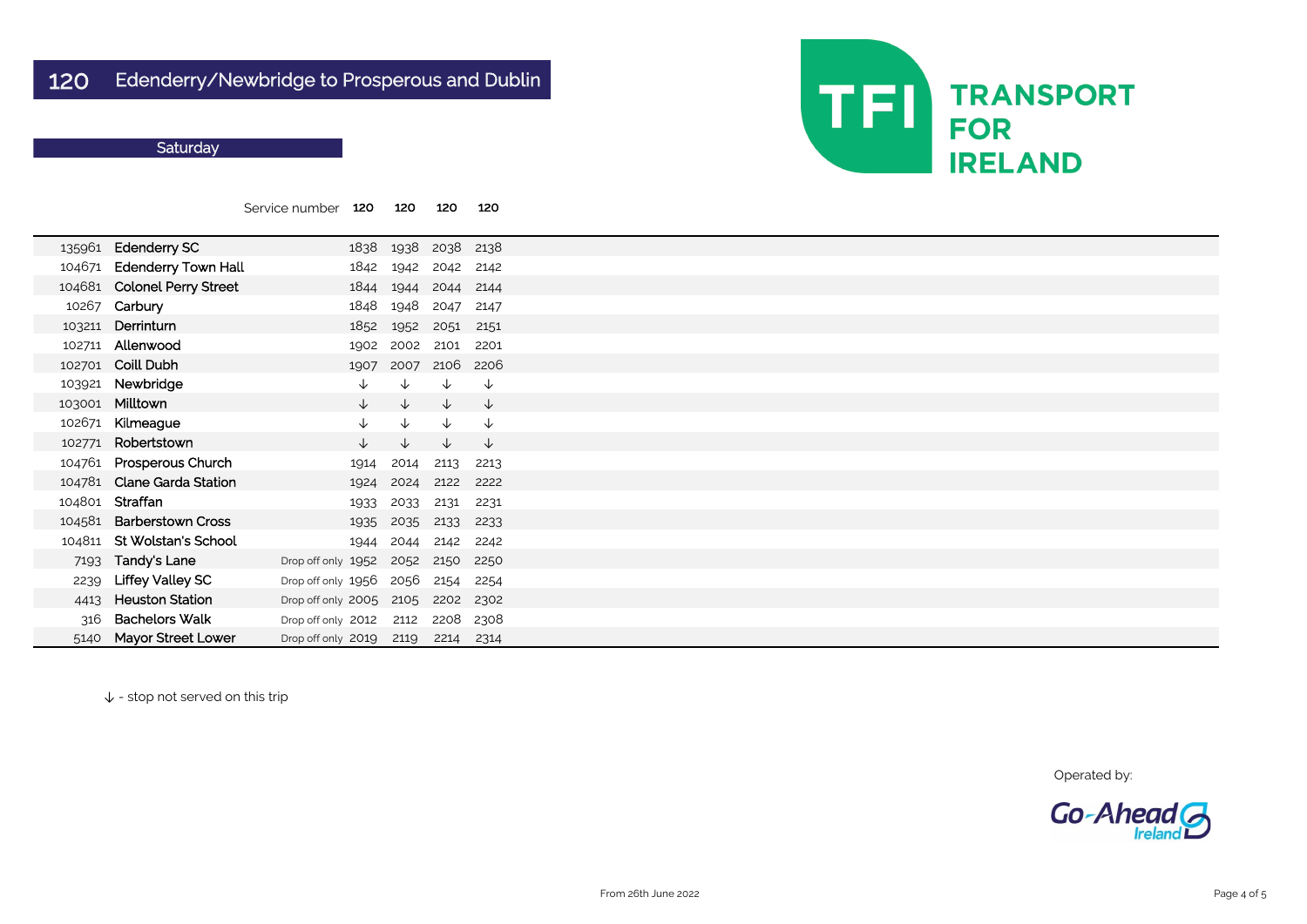|      |                             | Service number 120                | 120       | 120                                          | 120       | 120  | 120                      | 120            | 120       | 120            | 120       | 120                      | 12O            | 120  |
|------|-----------------------------|-----------------------------------|-----------|----------------------------------------------|-----------|------|--------------------------|----------------|-----------|----------------|-----------|--------------------------|----------------|------|
|      | 135961 Edenderry SC         |                                   |           | 0738 0838 0938 1038 1125 1225 1325 1425 1525 |           |      |                          |                |           |                |           | 1625 1725 1938 2108      |                |      |
|      | 104671 Edenderry Town Hall  |                                   |           | 0742 0842 0942 1042 1130                     |           |      | 1230 1330                |                | 1430      | 1529           |           | 1629 1729                | 1942           | 2111 |
|      | 104681 Colonel Perry Street |                                   |           | 0744 0844 0944 1044                          |           | 1132 |                          | 1232 1332 1432 |           | 1531           | 1631      | 1731                     | 1944           | 2113 |
|      | 10267 Carbury               |                                   |           | 0748 0848 0948 1048                          |           | 1137 | 1237                     | 1337           | 1437 1536 |                |           | 1636 1736                | 1948           | 2117 |
|      | 103211 Derrinturn           |                                   |           | 0752 0852 0952 1052                          |           |      | 1141 1241 1341 1441 1540 |                |           |                |           | 1640 1740                | 1952           | 2121 |
|      | 102711 Allenwood            |                                   |           | 0802 0902 1002 1102                          |           | 1153 | 1253 1353                |                | 1453 1552 |                |           | 1652 1752                | 2002 2131      |      |
|      | 102701 Coill Dubh           |                                   |           | 0807 0907 1007 1107 1158 1258 1358           |           |      |                          |                | 1458      | 1557           |           | 1657 1757 2007 2136      |                |      |
|      | 104761 Prosperous Church    |                                   | 0814 0914 | 1014 1116                                    |           |      | 1207 1307 1407           |                |           |                |           | 1505 1604 1704 1804 2014 |                | 2143 |
|      | 104781 Clane Garda Station  |                                   | 0823 0923 |                                              | 1023 1126 |      | 1217 1317 1417           |                | 1515      |                | 1614 1714 |                          | 1814 2023 2152 |      |
|      | 104801 Straffan             |                                   |           | 0832 0932 1032 1135                          |           | 1225 | 1325 1425 1523 1622 1722 |                |           |                |           |                          | 1822 2032 2201 |      |
|      | 104581 Barberstown Cross    |                                   | 0834 0934 | 1034 1137                                    |           |      | 1228 1328 1428           |                |           | 1526 1625 1725 |           |                          | 1825 2034 2203 |      |
|      | 104811 St Wolstan's School  |                                   | 0843 0943 | 1043 1146                                    |           | 1237 | 1337                     | 1437           | 1535      | 1634           | 1734      | 1834                     | 2043           | 2212 |
| 7193 | Tandy's Lane                | Drop off only 0851 0951           |           | 1051                                         | 1154      |      | 1246 1346 1446           |                | 1544      | 1643           | 1743      | 1843                     | 2051           | 2220 |
| 2239 | <b>Liffey Valley SC</b>     | Drop off only 0855 0955 1055      |           |                                              | 1158      | 1251 | 1351                     | 1451           | 1549      | 1648           | 1748      | 1848                     | 2055           | 2224 |
| 4413 | <b>Heuston Station</b>      | Drop off only 0903 1003           |           | 1103                                         | 1206      | 1301 | 1401                     | 1501           | 1559      | 1658           | 1758      | 1858                     | 2103           | 2232 |
|      | 316 Bachelors Walk          | Drop off only 0909 1009           |           | 1109                                         | 1212      | 1309 | 1409                     | 1509           | 1607 1706 |                | 1806      | 1906                     | 2109           | 2238 |
|      | 5140 Mayor Street Lower     | Drop off only 0915 1015 1115 1218 |           |                                              |           | 1316 | 1416                     | 1516           | 1614 1713 |                | 1813      | 1913                     | 2115           | 2244 |



Operated by:



### Sunday & Public Holidays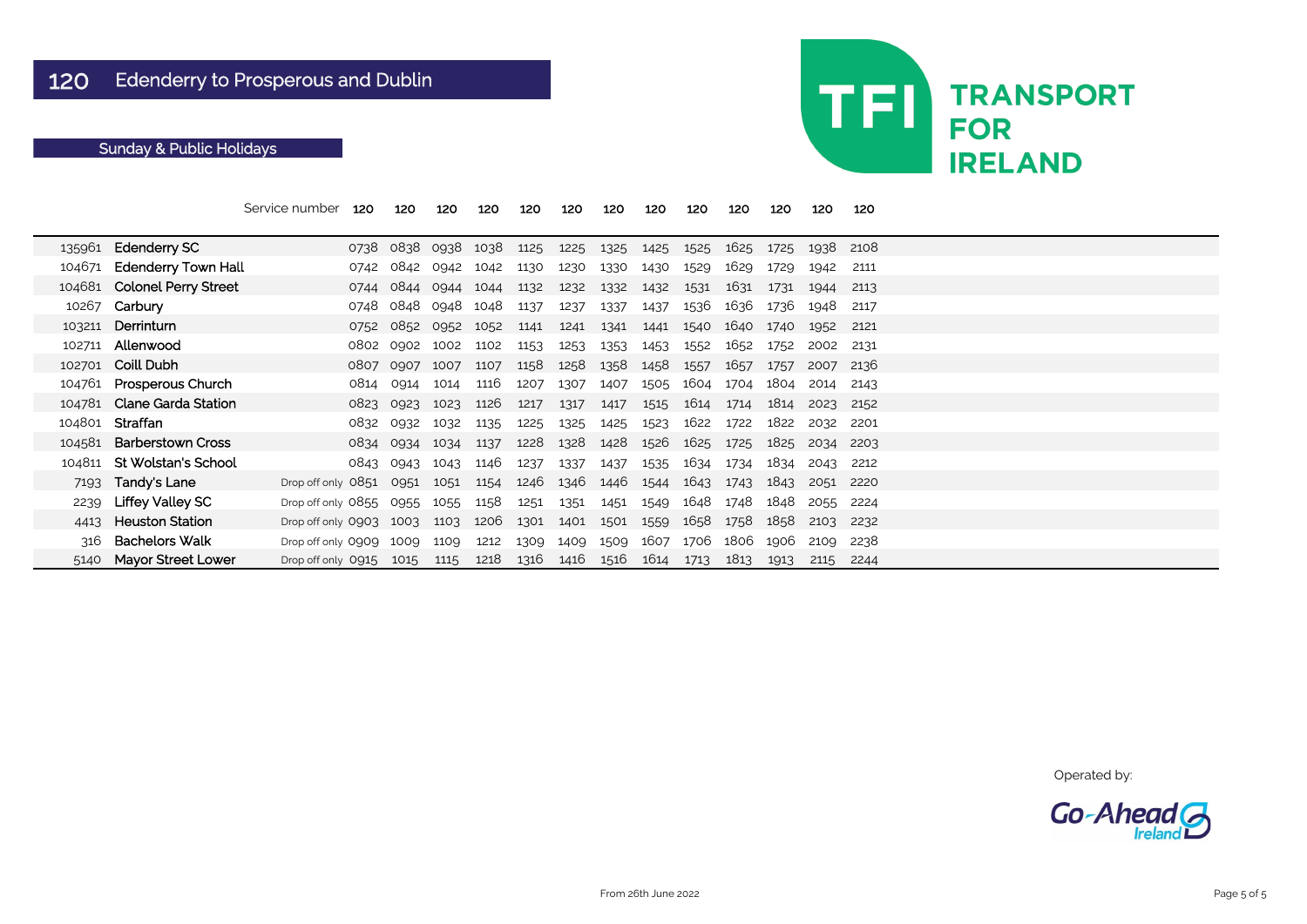|        |                             | Service number    | 120  | 120          | 120       | 120  | 120          | 120B | 120          | 120  | 120  | 120  | 120          | 120B | 120          | 120  | 120          | 120B | 120  | 120  | 120  | 120X         | 120  |
|--------|-----------------------------|-------------------|------|--------------|-----------|------|--------------|------|--------------|------|------|------|--------------|------|--------------|------|--------------|------|------|------|------|--------------|------|
| 135121 | <b>Connolly Station</b>     | Pick up only 0650 |      | 0730         | 0825 0905 |      | 0925         | 1000 | 1030         | 1100 | 1130 | 1200 | 1230         | 1300 | 1330         | 1400 | 1430         | 1500 | 1530 | 1600 | 1620 | 1635         | 1640 |
| 135101 | <b>Wellington Quay</b>      | Pick up only      | 0656 | 0736         | 0831      | 0912 | 0932         | 1007 | 1037         | 1107 | 1137 | 1207 | 1237         | 1307 | 1337         | 1407 | 1437         | 1507 | 1540 | 1610 | 1630 | 1645         | 1650 |
| 135401 | <b>Heuston Station</b>      | Pick up only      | 0703 | 0744         | 0839      | 0920 | 0940         | 1015 | 1045         | 1115 | 1145 | 1215 | 1245         | 1315 | 1345         | 1415 | 1445         | 1515 | 1548 | 1618 | 1638 | 1653         | 1658 |
| 2213   | <b>Liffey Valley SC</b>     | Pick up only      | 0711 | 0754         | 0849      | 0930 | 0950         | 1025 | 1055         | 1125 | 1155 | 1225 | 1255         | 1325 | 1355         | 1425 | 1455         | 1525 | 1600 | 1630 | 1650 | 1705         | 1710 |
| 7186   | Lucan Spa Hotel             | Pick up only      | 0715 | 0759         | 0854      | 0935 | 0955         | 1030 | 1100         | 1130 | 1200 | 1230 | 1300         | 1330 | 1400         | 1430 | 1500         | 1530 | 1605 | 1635 | 1655 | ↓            | 1715 |
| 7085   | English Row                 |                   | 0724 | 0807         | 0904      | 0945 | 1005         | 1040 | 1110         | 1140 | 1210 | 1240 | 1310         | 1340 | 1410         | 1441 | 1511         | 1541 | 1616 | 1646 | 1705 | ↓            | 1727 |
| 133851 | <b>Barberstown Cross</b>    |                   | 0731 | 0815         | 0911      | 0952 | 1012         | 1047 | 1117         | 1147 | 1217 | 1247 | 1317         | 1347 | 1417         | 1448 | 1518         | 1550 | 1626 | 1653 | 1712 | √            | 1734 |
| 133791 | St Brigid's Church          |                   | 0733 | 0818         | 0914      | 0955 | 1015         | 1050 | 1120         | 1150 | 1220 | 1250 | 1320         | 1350 | 1420         | 1451 | 1521         | 1553 | 1629 | 1656 | 1715 | ↓            | 1737 |
| 133211 | <b>Clane Garda Station</b>  |                   | 0741 | 0828         | 0924      | 1004 | 1024         | 1059 | 1129         | 1159 | 1229 | 1259 | 1329         | 1359 | 1429         | 1501 | 1531         | 1603 | 1639 | 1707 | 1726 | 1739         | 1746 |
| 133011 | <b>St Farnan's Church</b>   |                   | 0750 | 0837         | 0933      | 1013 | 1033         | 1108 | 1138         | 1208 | 1238 | 1308 | 1338         | 1408 | 1441         | 1513 | 1543         | 1615 | 1651 | 1717 |      | 1749         | 1757 |
| 152411 | Robertstown                 |                   |      | $\downarrow$ | ↓         |      | $\downarrow$ | 1118 | $\downarrow$ |      | ↓    |      | $\downarrow$ | 1418 | $\downarrow$ |      | $\downarrow$ | 1625 | ╰┸   | ↓    |      | $\downarrow$ |      |
| 152401 | Kilmeague                   |                   |      |              | ↓         |      | ↓            | 1124 | ↓            |      | ↓    |      | ↓            | 1424 | ↓            |      | ↓            | 1631 | ↓    | ↓    |      | ↓            |      |
| 102541 | Milltown                    |                   |      | $\downarrow$ | ↓         |      | ↓            | 1133 | ↓            |      | ↓    |      | $\downarrow$ | 1433 | ↓            |      | $\downarrow$ | 1640 | ↓    | ↓    |      | $\downarrow$ |      |
| 104111 | Newbridge                   |                   |      | ↓            | ↓         |      | ↓            | 1142 | ↓            |      | ∿    |      | ↓            | 1442 | ↓            |      | ↓            | 1649 | ↓    | ↓    |      | ↓            |      |
| 132611 | <b>Coill Dubh</b>           |                   |      | 0844         | 0940      |      | 1040         |      | 1145         |      | 1245 |      | 1345         |      | 1448         |      | 1550         |      | 1701 | 1726 |      | 1756         |      |
| 132451 | Allenwood                   |                   |      | 0849         | 0945      |      | 1045         |      | 1150         |      | 1250 |      | 1350         |      | 1453         |      | 1555         |      | 1707 | 1732 |      | 1802         |      |
| 132071 | Derrinturn                  |                   |      | 0901         | 0957      |      | 1057         |      | 1202         |      | 1302 |      | 1402         |      | 1505         |      | 1607         |      | 1716 | 1743 |      | 1814         |      |
| 10268  | Carbury                     |                   |      | 0904         | 1000      |      | 1100         |      | 1205         |      | 1305 |      | 1405         |      | 1508         |      | 1610         |      | 1720 | 1747 |      | 1818         |      |
| 102811 | <b>Colonel Perry Street</b> |                   |      | 0909         | 1005      |      | 1105         |      | 1210         |      | 1310 |      | 1410         |      | 1513         |      | 1615         |      | 1726 | 1752 |      | 1823         |      |
| 102821 | <b>Edenderry Town Hall</b>  |                   |      | 0911         | 1007      |      | 1107         |      | 1212         |      | 1312 |      | 1412         |      | 1515         |      | 1617         |      | 1728 | 1754 |      | 1825         |      |
| 135961 | <b>Edenderry SC</b>         |                   |      | 0914         | 1011      |      | 1110         |      | 1215         |      | 1315 |      | 1415         |      | 1518         |      | 1620         |      | 1732 | 1757 |      | 1828         |      |

# **TRANSPORT FOR IRELAND**

**TFI** 

Operated by:

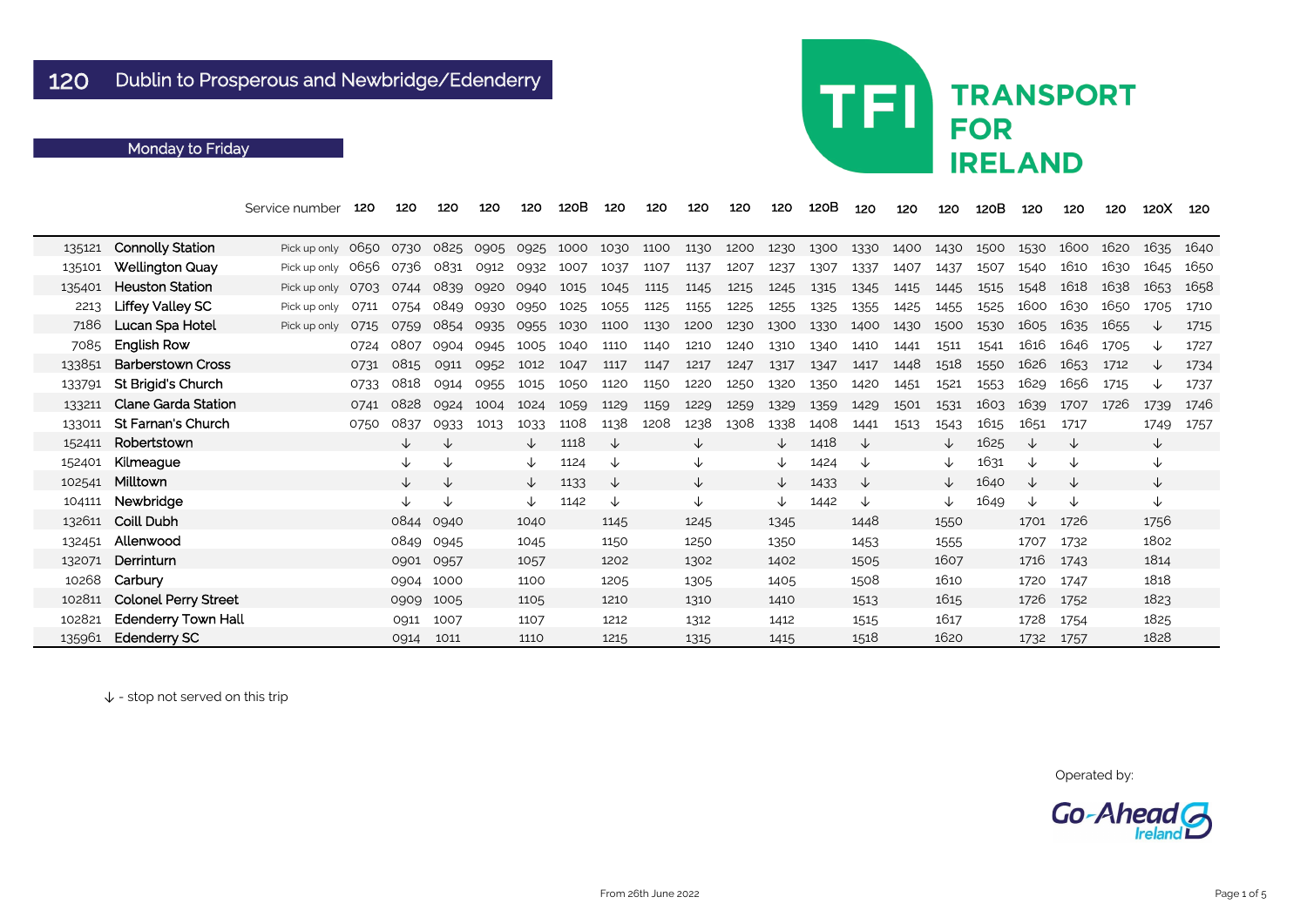|        |                             | Service number 120     |              | 120  | 120X                               | 120  | 120F | 120  | 120          | 120  | 120  | 120  | 120  | 120       | 120   |
|--------|-----------------------------|------------------------|--------------|------|------------------------------------|------|------|------|--------------|------|------|------|------|-----------|-------|
| 135121 | <b>Connolly Station</b>     | Pick up only 1700 1720 |              |      | 1735 1740 1745 1800 1830 1900 1930 |      |      |      |              |      |      | 2030 | 2130 | 2230      | 2330  |
| 135101 | <b>Wellington Quay</b>      | Pick up only 1711      |              | 1731 | 1745                               | 1750 | 1755 | 1810 | 1840         | 1909 | 1937 | 2037 | 2137 | 2237      | 2337  |
| 135401 | <b>Heuston Station</b>      | Pick up only 1720      |              | 1739 | 1753                               | 1758 | 1803 | 1820 | 1848         | 1917 | 1945 | 2044 | 2144 | 2243      | 2344  |
| 2213   | <b>Liffey Valley SC</b>     | Pick up only 1732      |              | 1751 | 1805                               | 1808 | 1813 | 1830 | 1858         | 1927 | 1955 | 2054 | 2153 | 2252      | 2351  |
| 7186   | Lucan Spa Hotel             | Pick up only           | 1737         | 1756 | ↓                                  | 1813 | ↓    | 1835 | 1903         | 1932 | 2000 | 2058 | 2157 | 2256      | 2355  |
| 7085   | <b>English Row</b>          |                        | 1749         | 1808 | ↓                                  | 1825 | ↓    | 1845 | 1913         | 1941 | 2010 | 2106 | 2203 | 2302      | 0002  |
| 133851 | <b>Barberstown Cross</b>    |                        | 1756         | 1815 | $\downarrow$                       | 1832 | ↓    | 1852 | 1920         | 1949 | 2017 | 2114 | 2211 | 2310      | 0008  |
| 133791 | St Brigid's Church          |                        | 1759         | 1818 | ↓                                  | 1835 | ↓    | 1855 | 1923         | 1952 | 2020 | 2117 | 2214 | 2313      | 0010  |
| 133211 | <b>Clane Garda Station</b>  |                        | 1809         | 1827 | 1830                               | 1844 | 1838 | 1904 | 1932         | 2001 | 2029 | 2125 | 2222 | 2321      | 0018  |
| 133011 | <b>St Farnan's Church</b>   |                        | 1818         | 1836 | 1840                               | 1853 | 1848 | 1913 | 1941         | 2010 | 2038 | 2134 | 2231 | 2330      | 0027  |
| 152411 | Robertstown                 |                        | $\downarrow$ |      | $\downarrow$                       |      | 1858 | ╰┸   | $\downarrow$ |      | ↓    | ↓    | ↓    | ↓         | ↓     |
| 152401 | Kilmeague                   |                        | $\downarrow$ |      | $\downarrow$                       |      | 1904 | ↓    | ↓            |      |      | ↓    | ↓    | ↓         | ↓     |
| 102541 | Milltown                    |                        | $\downarrow$ |      | $\downarrow$                       |      | 1913 | ↓    | ↓            |      | ↓    | ↓    | ↓    | ↓         | ↓     |
| 104111 | Newbridge                   |                        | $\downarrow$ |      | ↓                                  |      | 1922 | ↓    | ↓            |      | ↓    | ↓    | ↓    | ↓         | ↓     |
| 132611 | <b>Coill Dubh</b>           |                        | 1825         |      | 1847                               |      |      | 1920 | 1948         |      | 2045 | 2140 | 2236 | 2336      | 0032  |
| 132451 | Allenwood                   |                        | 1830         |      | 1853                               |      |      | 1925 | 1953         |      | 2049 | 2144 | 2241 | 2340      | 0037  |
| 132071 | Derrinturn                  |                        | 1842         |      | 1905                               |      |      | 1935 | 2005         |      | 2101 | 2154 | 2250 | 2349      | -0046 |
| 10268  | Carbury                     |                        | 1845         |      | 1909                               |      |      | 1938 | 2008         |      | 2104 | 2157 | 2253 | 2352      | 0050  |
| 102811 | <b>Colonel Perry Street</b> |                        | 1850         |      | 1914                               |      |      | 1943 | 2013         |      | 2109 | 2202 | 2258 | 2357      | 0054  |
| 102821 | <b>Edenderry Town Hall</b>  |                        | 1852         |      | 1916                               |      |      | 1945 | 2015         |      | 2111 | 2204 | 2300 | 2359      | 0056  |
| 135961 | <b>Edenderry SC</b>         |                        | 1855         |      | 1919                               |      |      | 1948 | 2018         |      | 2114 | 2207 | 2303 | 0002 0059 |       |



Operated by:

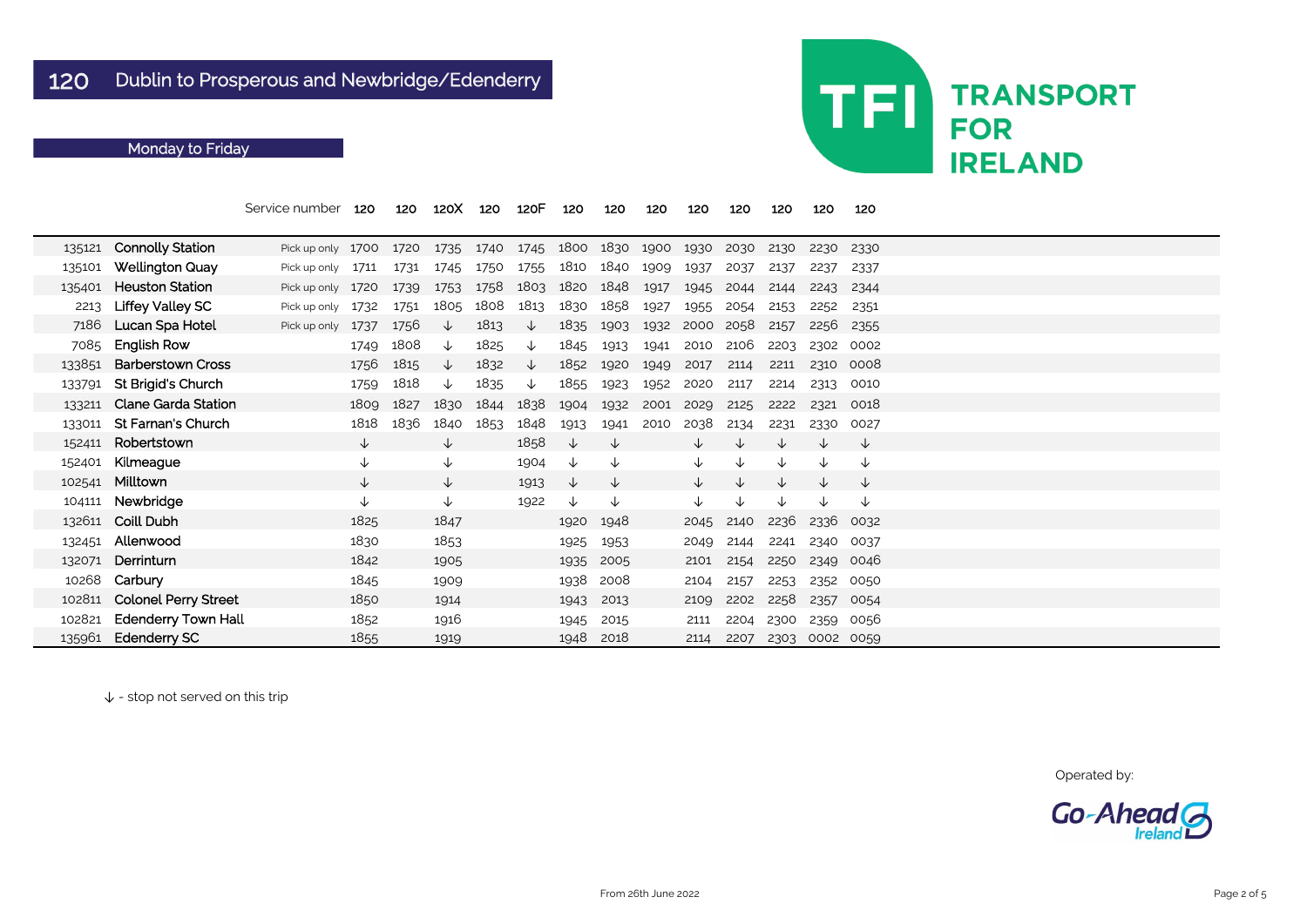## 120 Dublin to Prosperous and Newbridge/Edenderry

#### **Saturday**

|        |                             | Service number      | 120          | 120  | 120  | 120  | 120          | 120  | 120          | 120  | 120  | 120  | 120          | 120B | 120  | 120  | 120          | 120B | 120  | 120  | 120  | 120  | 120  |
|--------|-----------------------------|---------------------|--------------|------|------|------|--------------|------|--------------|------|------|------|--------------|------|------|------|--------------|------|------|------|------|------|------|
| 135121 | <b>Connolly Station</b>     | Pick up only        | 0830         | 0930 | 1030 | 1100 | 1130         | 1200 | 1230         | 1300 | 1330 | 1400 | 1430         | 1500 | 1530 | 1600 | 1630         | 1700 | 1730 | 1800 | 1830 | 1930 | 2030 |
| 135101 | <b>Wellington Quay</b>      | Pick up only $0836$ |              | 0936 | 1037 | 1107 | 1137         | 1207 | 1237         | 1307 | 1337 | 1407 | 1437         | 1507 | 1537 | 1607 | 1638         | 1708 | 1738 | 1808 | 1838 | 1938 | 2037 |
| 135401 | <b>Heuston Station</b>      | Pick up only        | 0843         | 0943 | 1045 | 1115 | 1145         | 1215 | 1245         | 1315 | 1345 | 1415 | 1445         | 1515 | 1545 | 1615 | 1647         | 1717 | 1747 | 1817 | 1847 | 1947 | 2045 |
| 2213   | <b>Liffey Valley SC</b>     | Pick up only        | 0851         | 0951 | 1054 | 1124 | 1154         | 1225 | 1255         | 1325 | 1355 | 1425 | 1455         | 1525 | 1555 | 1625 | 1657         | 1727 | 1757 | 1827 | 1857 | 1957 | 2055 |
| 7186   | Lucan Spa Hotel             | Pick up only        | 0855         | 0955 | 1059 | 1129 | 1159         | 1230 | 1300         | 1330 | 1400 | 1430 | 1500         | 1530 | 1600 | 1630 | 1702         | 1732 | 1802 | 1832 | 1902 | 2002 | 2100 |
| 7085   | <b>English Row</b>          |                     | 0903         | 1003 | 1109 | 1139 | 1209         | 1240 | 1310         | 1340 | 1410 | 1440 | 1510         | 1540 | 1610 | 1640 | 1712         | 1742 | 1812 | 1842 | 1912 | 2012 | 2110 |
| 133851 | <b>Barberstown Cross</b>    |                     | 0909         | 1009 | 1116 | 1146 | 1216         | 1247 | 1317         | 1347 | 1417 | 1447 | 1517         | 1547 | 1617 | 1647 | 1719         | 1749 | 1819 | 1849 | 1919 | 2019 | 2117 |
| 133791 | St Brigid's Church          |                     | 0911         | 1011 | 1119 | 1149 | 1219         | 1250 | 1320         | 1350 | 1420 | 1450 | 1520         | 1550 | 1620 | 1650 | 1722         | 1752 | 1822 | 1852 | 1922 | 2022 | 2120 |
| 133211 | <b>Clane Garda Station</b>  |                     | 0919         | 1019 | 1128 | 1158 | 1228         | 1259 | 1329         | 1359 | 1429 | 1459 | 1529         | 1559 | 1629 | 1659 | 1731         | 1801 | 1830 | 1900 | 1930 | 2030 | 2128 |
| 133011 | <b>St Farnan's Church</b>   |                     | 0928         | 1028 | 1137 | 1207 | 1237         | 1308 | 1338         | 1408 | 1438 | 1508 | 1538         | 1608 | 1638 | 1708 | 1740         | 1810 | 1838 | 1908 | 1938 | 2038 | 2136 |
| 152411 | Robertstown                 |                     | ↓            | J    | ↓    |      | $\downarrow$ |      | $\downarrow$ |      | ↓    |      | ↓            | 1619 | ↓    | ↓    | ↓            | 1820 | ╰∩   | ↓    | J    | ↓    | ↓    |
| 152401 | Kilmeague                   |                     | $\downarrow$ | ↓    | ↓    |      | ↓            |      | ↓            |      | ↓    |      | ↓            | 1625 | ↓    | ↓    | ↓            | 1826 | ↓    | ↓    | ↓    |      | V    |
| 102541 | Milltown                    |                     | $\downarrow$ | ↓    | ↓    |      | $\downarrow$ |      | ↓            |      | ↓    |      | $\downarrow$ | 1634 | ↓    | ↓    | $\downarrow$ | 1835 | ◡    | ↓    | ↓    | ↓    | ↓    |
| 104111 | Newbridge                   |                     | ↓            | ↓    | ↓    |      | ↓            |      | ↓            |      | ↓    |      | ↓            | 1643 | ↓    | ↓    | ↓            | 1844 | ∿    | ↓    | ↓    | ↓    | ↓    |
| 132611 | Coill Dubh                  |                     | 0935         | 1035 | 1144 |      | 1244         |      | 1345         |      | 1445 |      | 1545         |      | 1645 | 1715 | 1747         |      | 1845 | 1915 | 1945 | 2045 | 2143 |
| 132451 | Allenwood                   |                     | 0940         | 1040 | 1149 |      | 1249         |      | 1350         |      | 1450 |      | 1550         |      | 1650 | 1720 | 1752         |      | 1850 | 1920 | 1950 | 2050 | 2148 |
| 132071 | Derrinturn                  |                     | 0951         | 1051 | 1200 |      | 1300         |      | 1401         |      | 1501 |      | 1601         |      | 1701 | 1731 | 1803         |      | 1901 | 1930 | 2000 | 2100 | 2158 |
| 10268  | Carbury                     |                     | 0955         | 1055 | 1204 |      | 1304         |      | 1405         |      | 1505 |      | 1605         |      | 1705 | 1735 | 1807         |      | 1905 | 1934 | 2004 | 2104 | 2202 |
| 102811 | <b>Colonel Perry Street</b> |                     | 1000         | 1100 | 1209 |      | 1309         |      | 1410         |      | 1510 |      | 1610         |      | 1710 | 1740 | 1812         |      | 1910 | 1939 | 2009 | 2109 | 2207 |
| 102821 | <b>Edenderry Town Hall</b>  |                     | 1002         | 1102 | 1211 |      | 1311         |      | 1412         |      | 1512 |      | 1612         |      | 1712 | 1742 | 1814         |      | 1912 | 1941 | 2011 | 2111 | 2209 |
| 135961 | <b>Edenderry SC</b>         |                     | 1005         | 1105 | 1214 |      | 1314         |      | 1415         |      | 1515 |      | 1615         |      | 1715 | 1745 | 1817         |      | 1915 | 1944 | 2014 | 2114 | 2212 |

↓ - stop not served on this trip

# **TRANSPORT FOR IRELAND**

**TFI** 

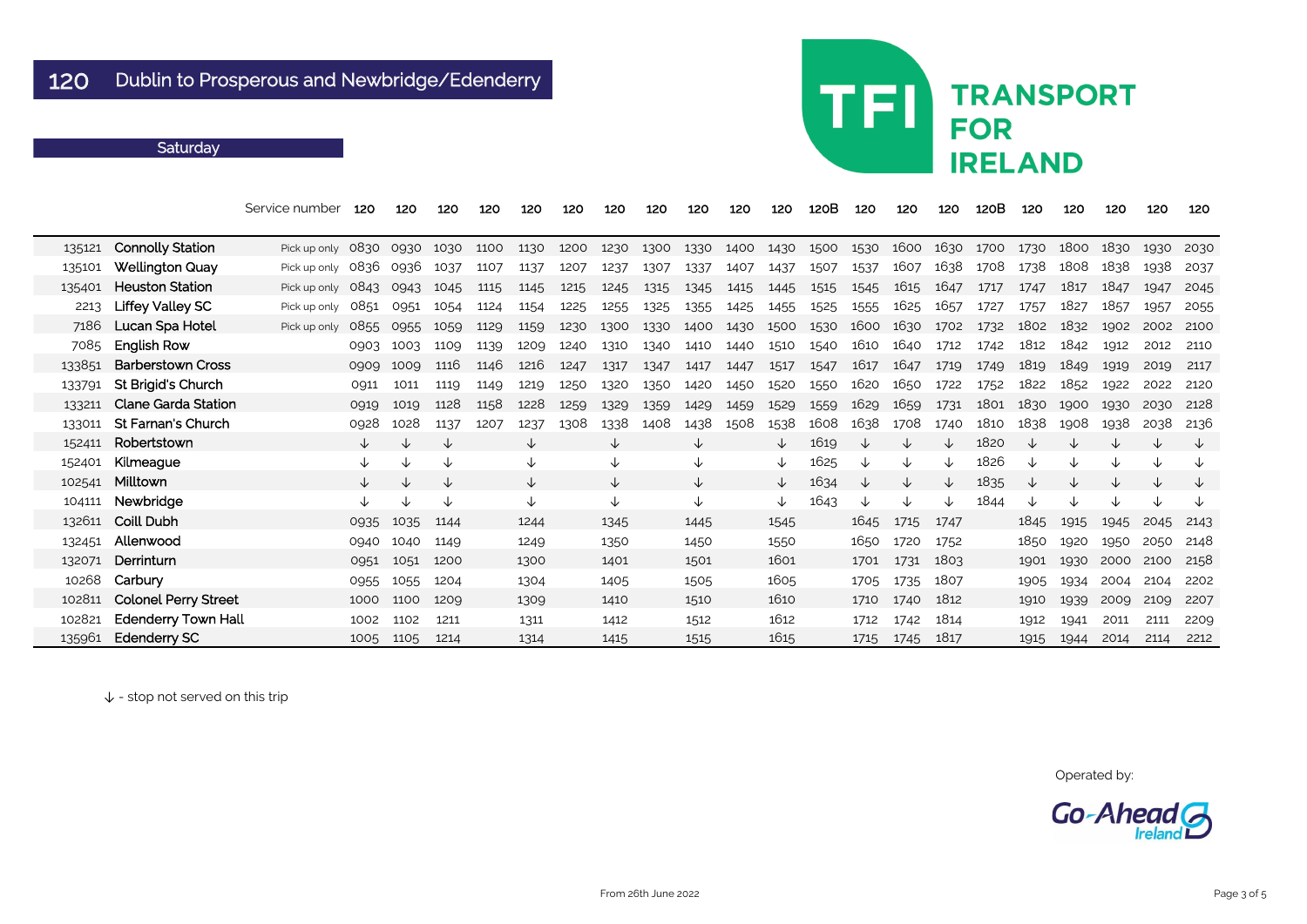#### **Saturday**

|        |                             | Service number | 120          | 120          | 120          |  |
|--------|-----------------------------|----------------|--------------|--------------|--------------|--|
| 135121 | <b>Connolly Station</b>     | Pick up only   | 2130         | 2230         | 2330         |  |
| 135101 | <b>Wellington Quay</b>      | Pick up only   | 2137         | 2236         | 2336         |  |
| 135401 | <b>Heuston Station</b>      | Pick up only   | 2145         | 2243         | 2343         |  |
| 2213   | <b>Liffey Valley SC</b>     | Pick up only   | 2153         | 2251         | 2351         |  |
| 7186   | Lucan Spa Hotel             | Pick up only   | 2157         | 2255         | 2355         |  |
| 7085   | <b>English Row</b>          |                | 2205         | 2303         | 0003         |  |
| 133851 | <b>Barberstown Cross</b>    |                | 2211         | 2309         | 0009         |  |
| 133791 | St Brigid's Church          |                | 2213         | 2311         | 0011         |  |
| 133211 | <b>Clane Garda Station</b>  |                | 2221         | 2318         | 0018         |  |
| 133011 | <b>St Farnan's Church</b>   |                | 2229         | 2327         | 0026         |  |
| 152411 | Robertstown                 |                | $\downarrow$ | $\downarrow$ | $\downarrow$ |  |
| 152401 | Kilmeague                   |                | $\downarrow$ | $\downarrow$ | $\downarrow$ |  |
| 102541 | Milltown                    |                | ↓            | $\downarrow$ | $\downarrow$ |  |
| 104111 | Newbridge                   |                | $\downarrow$ | $\downarrow$ | $\downarrow$ |  |
| 132611 | Coill Dubh                  |                | 2236         | 2334         | 0033         |  |
| 132451 | Allenwood                   |                | 2241         | 2339         | 0038         |  |
| 132071 | Derrinturn                  |                | 2251         | 2350         | 0048         |  |
| 10268  | Carbury                     |                | 2255         | 2354         | 0051         |  |
| 102811 | <b>Colonel Perry Street</b> |                | 2300         | 2359         | 0056         |  |
| 102821 | <b>Edenderry Town Hall</b>  |                | 2302         |              | 0001 0058    |  |
| 135961 | <b>Edenderry SC</b>         |                | 2305         | 0004         | 0101         |  |

↓ - stop not served on this trip